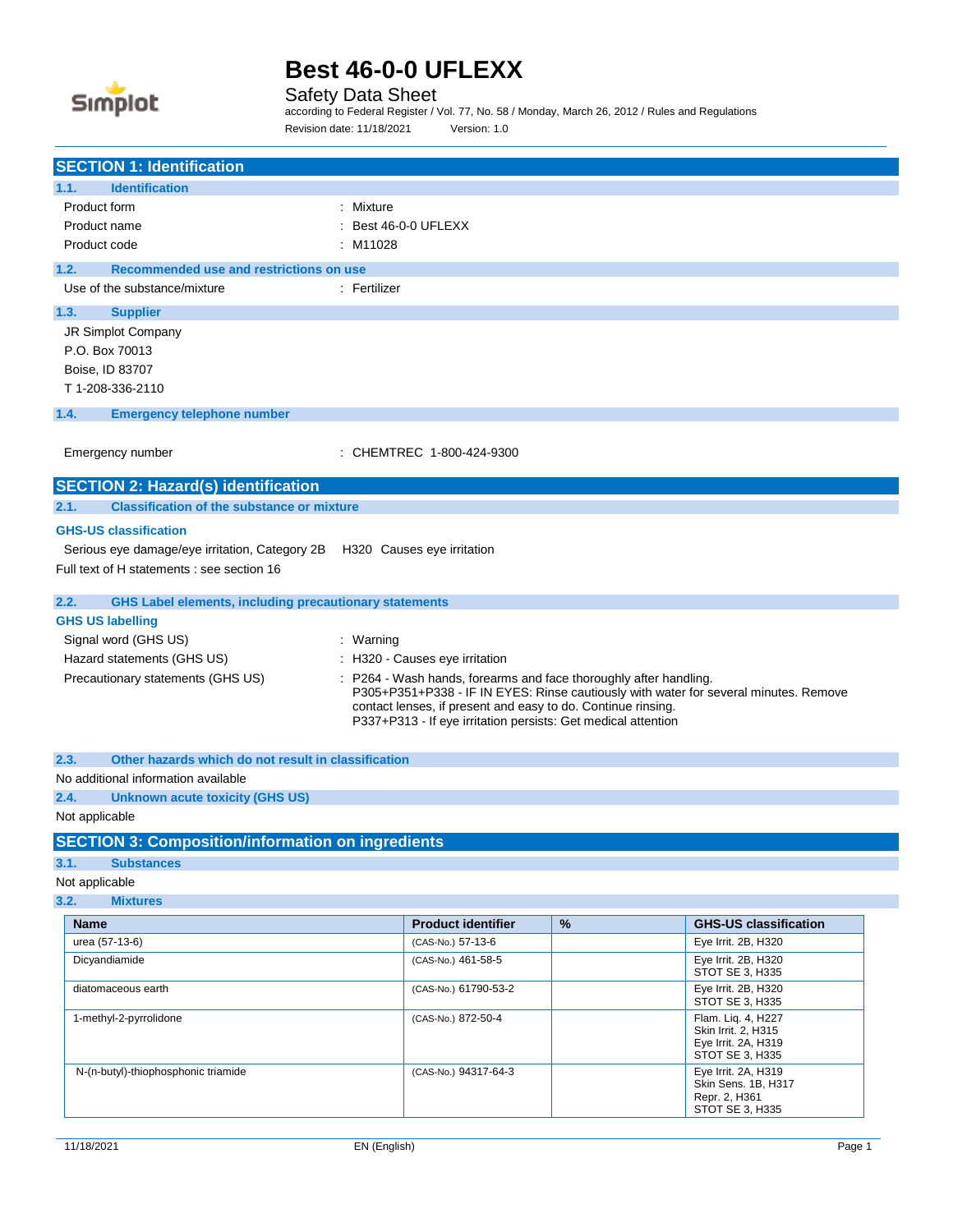## Safety Data Sheet

according to Federal Register / Vol. 77, No. 58 / Monday, March 26, 2012 / Rules and Regulations

#### Full text of hazard classes and H-statements : see section 16

| <b>SECTION 4: First-aid measures</b>                                        |                                                                                                                                                                                                      |
|-----------------------------------------------------------------------------|------------------------------------------------------------------------------------------------------------------------------------------------------------------------------------------------------|
| <b>Description of first aid measures</b><br>4.1.                            |                                                                                                                                                                                                      |
| First-aid measures general                                                  | : Never give anything by mouth to an unconscious person. If you feel unwell, seek medical<br>advice (show the label where possible).                                                                 |
| First-aid measures after inhalation                                         | : Allow affected person to breathe fresh air. Allow the victim to rest.                                                                                                                              |
| First-aid measures after skin contact                                       | Remove affected clothing and wash all exposed skin area with mild soap and water, followed<br>by warm water rinse.                                                                                   |
| First-aid measures after eye contact                                        | : IF IN EYES: Rinse cautiously with water for several minutes. Remove contact lenses, if present<br>and easy to do. Continue rinsing.                                                                |
| First-aid measures after ingestion                                          | : Rinse mouth. Do NOT induce vomiting. Obtain emergency medical attention.                                                                                                                           |
| 4.2.<br>Most important symptoms and effects (acute and delayed)             |                                                                                                                                                                                                      |
| Potential adverse human health effects and<br>symptoms                      | : Based on available data, the classification criteria are not met.                                                                                                                                  |
| Symptoms/effects after eye contact                                          | : Causes eye irritation.                                                                                                                                                                             |
| 4.3.<br>Immediate medical attention and special treatment, if necessary     |                                                                                                                                                                                                      |
| No additional information available                                         |                                                                                                                                                                                                      |
| <b>SECTION 5: Fire-fighting measures</b>                                    |                                                                                                                                                                                                      |
| 5.1.<br>Suitable (and unsuitable) extinguishing media                       |                                                                                                                                                                                                      |
| Suitable extinguishing media                                                | : Foam. Dry powder. Carbon dioxide. Water spray. Sand.                                                                                                                                               |
| Unsuitable extinguishing media                                              | : Do not use a heavy water stream.                                                                                                                                                                   |
| 5.2.<br>Specific hazards arising from the chemical                          |                                                                                                                                                                                                      |
|                                                                             |                                                                                                                                                                                                      |
| 5.3.<br>Special protective equipment and precautions for fire-fighters      |                                                                                                                                                                                                      |
| Firefighting instructions                                                   | : Use water spray or fog for cooling exposed containers. Exercise caution when fighting any<br>chemical fire. Prevent fire fighting water from entering the environment.                             |
| Protection during firefighting                                              | : Do not enter fire area without proper protective equipment, including respiratory protection.                                                                                                      |
|                                                                             |                                                                                                                                                                                                      |
| <b>SECTION 6: Accidental release measures</b>                               |                                                                                                                                                                                                      |
| 6.1.<br>Personal precautions, protective equipment and emergency procedures |                                                                                                                                                                                                      |
| 6.1.1.<br>For non-emergency personnel                                       |                                                                                                                                                                                                      |
| Emergency procedures                                                        | : Evacuate unnecessary personnel.                                                                                                                                                                    |
| 6.1.2.<br>For emergency responders                                          |                                                                                                                                                                                                      |
| Protective equipment                                                        | Equip cleanup crew with proper protection.                                                                                                                                                           |
| Emergency procedures                                                        | : Ventilate area.                                                                                                                                                                                    |
| 6.2.<br><b>Environmental precautions</b>                                    |                                                                                                                                                                                                      |
|                                                                             | Prevent entry to sewers and public waters. Notify authorities if liquid enters sewers or public waters.                                                                                              |
| Methods and material for containment and cleaning up<br>6.3.                |                                                                                                                                                                                                      |
| Methods for cleaning up                                                     | : On land, sweep or shovel into suitable containers. Minimise generation of dust. Store away<br>from other materials.                                                                                |
| 6.4.<br><b>Reference to other sections</b>                                  |                                                                                                                                                                                                      |
| See Heading 8. Exposure controls and personal protection.                   |                                                                                                                                                                                                      |
| <b>SECTION 7: Handling and storage</b>                                      |                                                                                                                                                                                                      |
| <b>Precautions for safe handling</b><br>7.1.                                |                                                                                                                                                                                                      |
| Precautions for safe handling                                               | Wash hands and other exposed areas with mild soap and water before eating, drinking or<br>smoking and when leaving work. Provide good ventilation in process area to prevent formation<br>of vapour. |
| Conditions for safe storage, including any incompatibilities<br>7.2.        |                                                                                                                                                                                                      |
| Storage conditions                                                          | : Keep only in the original container in a cool, well ventilated place away from : Keep container<br>closed when not in use.                                                                         |
| Incompatible products                                                       | Strong bases. Strong acids.                                                                                                                                                                          |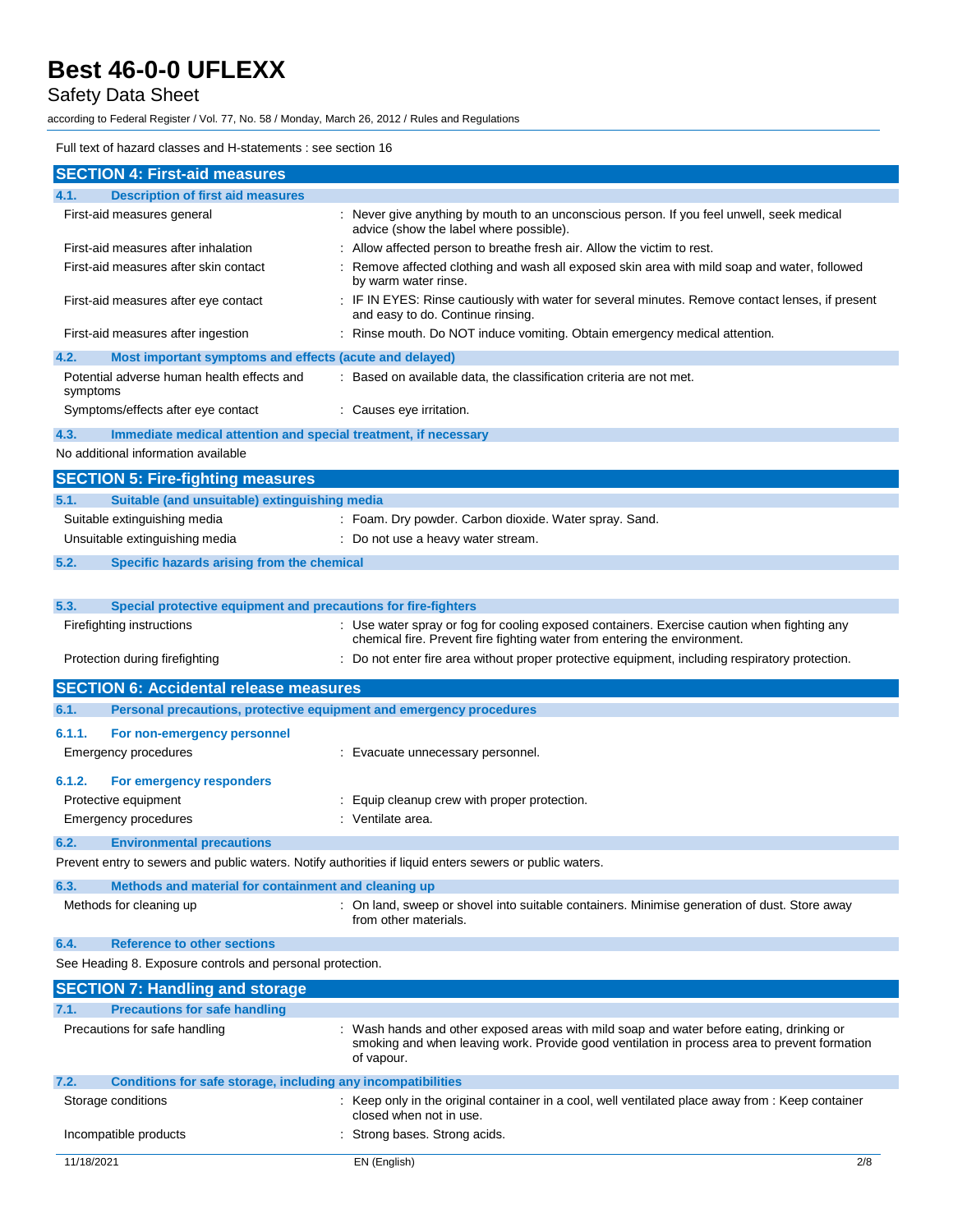## Safety Data Sheet

according to Federal Register / Vol. 77, No. 58 / Monday, March 26, 2012 / Rules and Regulations

Incompatible materials **incompatible materials** : Sources of ignition. Direct sunlight.

### **SECTION 8: Exposure controls/personal protection**

**8.1. Control parameters**

| Best 46-0-0 UFLEXX                               |
|--------------------------------------------------|
| No additional information available              |
| Dicyandiamide (461-58-5)                         |
| No additional information available              |
| 1-methyl-2-pyrrolidone (872-50-4)                |
| No additional information available              |
| N-(n-butyl)-thiophosphonic triamide (94317-64-3) |
| No additional information available              |
| diatomaceous earth (61790-53-2)                  |
| No additional information available              |
| urea (57-13-6) (57-13-6)                         |
| No additional information available              |

### **8.2. Appropriate engineering controls**

### **8.3. Individual protection measures/Personal protective equipment**

## **Personal protective equipment:**

Avoid all unnecessary exposure.

#### **Hand protection:**

Wear protective gloves.

#### **Eye protection:**

Chemical goggles or safety glasses

#### **Respiratory protection:**

Wear appropriate mask

### **Other information:**

Do not eat, drink or smoke during use.

| <b>SECTION 9: Physical and chemical properties</b>            |                              |
|---------------------------------------------------------------|------------------------------|
| 9.1.<br>Information on basic physical and chemical properties |                              |
| Physical state                                                | : Solid                      |
| Appearance                                                    | : Turquoise Blue granules.   |
| Colour                                                        | : Turquoise Blue             |
| Odour                                                         | : No data available on odour |
| Odour threshold                                               | : No data available          |
| pH                                                            | : 7.2                        |
| Melting point                                                 | : No data available          |
| Freezing point                                                | : No data available          |
| Boiling point                                                 | : No data available          |
| Flash point                                                   | : No data available          |
| Relative evaporation rate (butylacetate=1)                    | : No data available          |
| Flammability (solid, gas)                                     | : Non flammable.             |
| Vapour pressure                                               | : No data available          |
| Relative vapour density at 20 °C                              | : No data available          |
|                                                               |                              |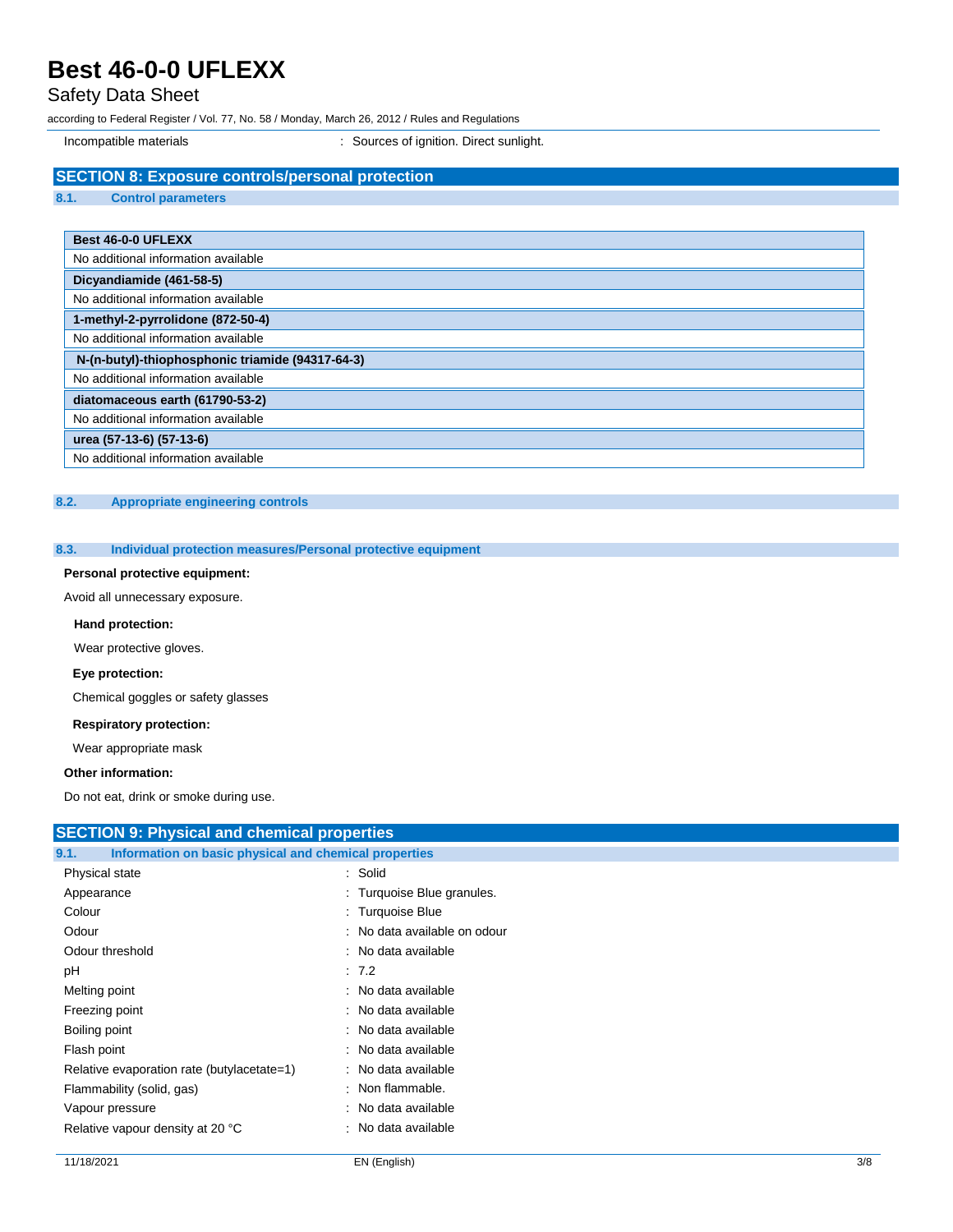## Safety Data Sheet

according to Federal Register / Vol. 77, No. 58 / Monday, March 26, 2012 / Rules and Regulations

| Relative density                                | $\therefore$ No data available  |
|-------------------------------------------------|---------------------------------|
| Solubility                                      | : Soluble.                      |
| Partition coefficient n-octanol/water (Log Pow) | : No data available             |
| Auto-ignition temperature                       | : No data available             |
| Decomposition temperature                       | $:~135~^{\circ}\mathrm{C}$      |
| Viscosity, kinematic                            | : No data available             |
| Viscosity, dynamic                              | $\therefore$ No data available. |
| <b>Explosive limits</b>                         | . No data available             |
| <b>Explosive properties</b>                     | : No data available             |
| Oxidising properties                            | ∴ No data available.            |

**9.2. Other information**

| No additional information available                    |                                                                                                                                 |  |
|--------------------------------------------------------|---------------------------------------------------------------------------------------------------------------------------------|--|
| <b>SECTION 10: Stability and reactivity</b>            |                                                                                                                                 |  |
| 10.1.<br><b>Reactivity</b>                             |                                                                                                                                 |  |
| Stable.                                                |                                                                                                                                 |  |
| 10.2.<br><b>Chemical stability</b>                     |                                                                                                                                 |  |
|                                                        |                                                                                                                                 |  |
| Stable.                                                |                                                                                                                                 |  |
| 10.3.<br><b>Possibility of hazardous reactions</b>     |                                                                                                                                 |  |
| Not established.                                       |                                                                                                                                 |  |
| <b>Conditions to avoid</b><br>10.4.                    |                                                                                                                                 |  |
| Extremely high temperatures. Direct sunlight.          |                                                                                                                                 |  |
| 10.5.<br><b>Incompatible materials</b>                 |                                                                                                                                 |  |
| Acids. Oxidizing agent. reducing agents. Strong bases. |                                                                                                                                 |  |
| 10.6.<br><b>Hazardous decomposition products</b>       |                                                                                                                                 |  |
|                                                        | Thermal decomposition will produce oxides of carbon, nitrogen, and sulfur. fume. Carbon monoxide. Carbon dioxide.               |  |
| <b>SECTION 11: Toxicological information</b>           |                                                                                                                                 |  |
| 11.1.<br><b>Information on toxicological effects</b>   |                                                                                                                                 |  |
| Acute toxicity (oral)                                  | : Not classified                                                                                                                |  |
| Acute toxicity (dermal)                                | Not classified                                                                                                                  |  |
| Acute toxicity (inhalation)                            | : Not classified                                                                                                                |  |
| Dicyandiamide (461-58-5)                               |                                                                                                                                 |  |
| LD50 oral rat                                          | > 5000 mg/kg (Rat)                                                                                                              |  |
| LD50 dermal rabbit                                     | > 2000 mg/kg (Rabbit)                                                                                                           |  |
| LC50 inhalation rat (mg/l)                             | $> 0.26$ mg/l/4h (Rat)                                                                                                          |  |
| 1-methyl-2-pyrrolidone (872-50-4)                      |                                                                                                                                 |  |
| LD50 oral rat                                          | 3914 mg/kg (Rat; Equivalent or similar to OECD 401; Literature study; 4150 mg/kg<br>bodyweight; Rat; Experimental value)        |  |
| LD50 dermal rat                                        | 7000 mg/kg (Rat; Literature study)                                                                                              |  |
| LD50 dermal rabbit                                     | 8000 mg/kg (Rabbit; Literature study; Equivalent or similar to OECD 402; >5000 mg/kg<br>bodyweight; Rabbit; Experimental value) |  |
| LC50 inhalation rat (mg/l)                             | > 5.1 mg/l/4h (Rat; Experimental value)                                                                                         |  |
| N-(n-butyl)-thiophosphonic triamide (94317-64-3)       |                                                                                                                                 |  |
| LD50 oral rat                                          | > 2000 mg/kg                                                                                                                    |  |
| LD50 dermal rat                                        | > 2000 mg/kg                                                                                                                    |  |
| urea (57-13-6) (57-13-6)                               |                                                                                                                                 |  |
| LD50 oral rat                                          | 8471 mg/kg (Rat; OECD 401: Acute Oral Toxicity; Literature study; 14300 mg/kg bodyweight;<br>Rat; Experimental value)           |  |
| LD50 dermal rat                                        | > 3200 mg/kg (Rat; Literature study)                                                                                            |  |
| LD50 dermal rabbit                                     | > 21000 mg/kg (Rabbit; Literature study)                                                                                        |  |
| 11/18/2021                                             | 4/8<br>EN (English)                                                                                                             |  |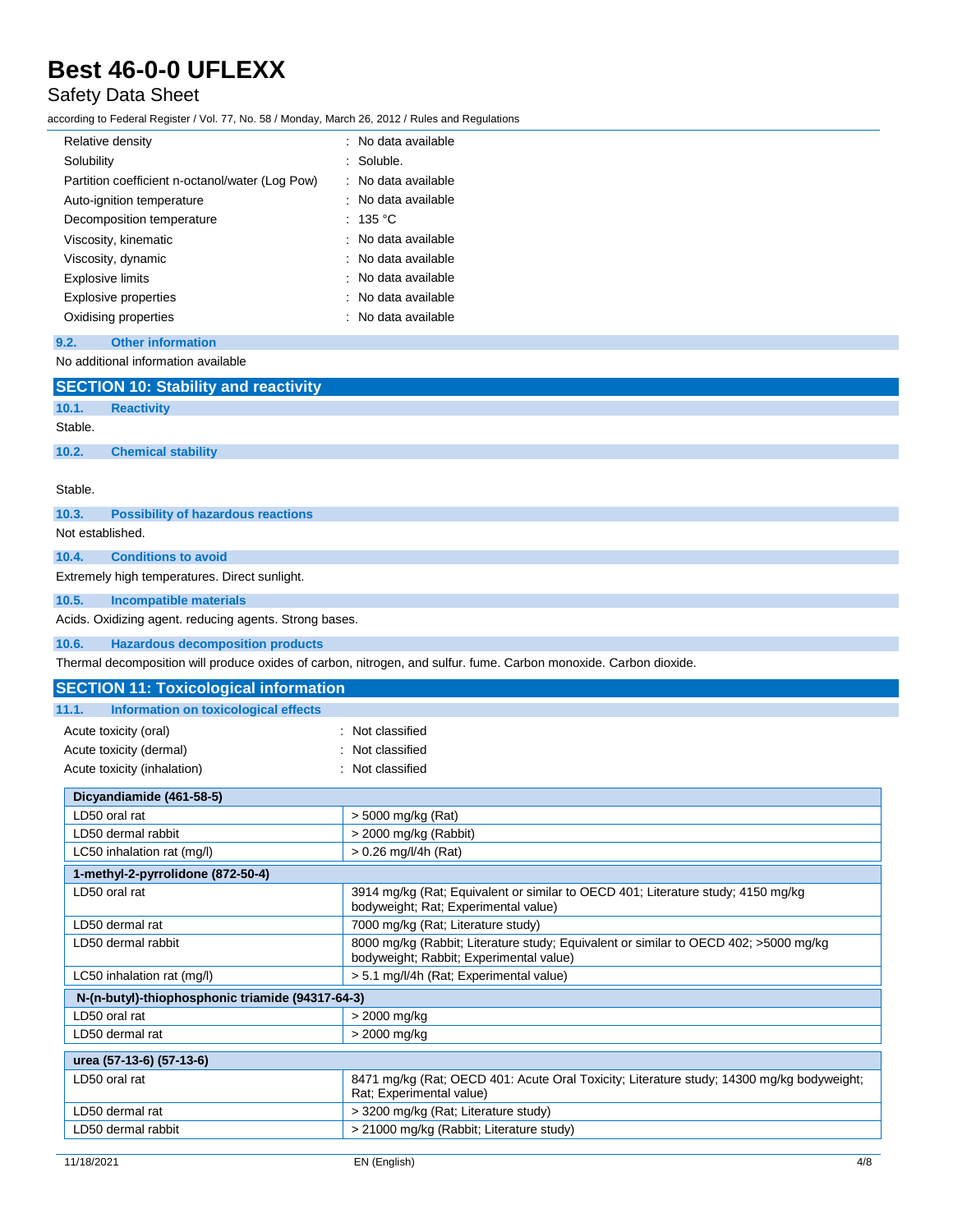## Safety Data Sheet

according to Federal Register / Vol. 77, No. 58 / Monday, March 26, 2012 / Rules and Regulations

| Skin corrosion/irritation         | : Not classified         |
|-----------------------------------|--------------------------|
|                                   | pH: 7.2                  |
| Serious eye damage/irritation     | : Causes eye irritation. |
|                                   | pH: 7.2                  |
| Respiratory or skin sensitisation | : Not classified         |
| Germ cell mutagenicity            | : Not classified         |
| Carcinogenicity                   | : Not classified         |
|                                   |                          |

| diatomaceous earth (61790-53-2) |                      |
|---------------------------------|----------------------|
| IARC group                      | 3 - Not classifiable |
| Reproductive toxicity           | Not classified       |

| STOT-single exposure                                   | Not classified                                                      |
|--------------------------------------------------------|---------------------------------------------------------------------|
| Dicyandiamide (461-58-5)                               |                                                                     |
| STOT-single exposure                                   | May cause respiratory irritation.                                   |
| 1-methyl-2-pyrrolidone (872-50-4)                      |                                                                     |
| STOT-single exposure                                   | May cause respiratory irritation.                                   |
| N-(n-butyl)-thiophosphonic triamide (94317-64-3)       |                                                                     |
| STOT-single exposure                                   | May cause respiratory irritation.                                   |
| diatomaceous earth (61790-53-2)                        |                                                                     |
| STOT-single exposure                                   | May cause respiratory irritation.                                   |
| STOT-repeated exposure                                 | Not classified<br>÷                                                 |
| Aspiration hazard                                      | Not classified<br>٠                                                 |
| Viscosity, kinematic                                   | : No data available                                                 |
| Potential adverse human health effects and<br>symptoms | : Based on available data, the classification criteria are not met. |
| Symptoms/effects after eye contact                     | : Causes eye irritation.                                            |

## **SECTION 12: Ecological information**

**<sup>12.1.</sup> Toxicity**

| Dicyandiamide (461-58-5)                  |                                                                     |
|-------------------------------------------|---------------------------------------------------------------------|
| LC50 fish 1                               | 7700 mg/l (96 h; Salmo gairdneri (Oncorhynchus mykiss); Cool water) |
| EC50 Daphnia 1                            | 3177 mg/l (48 h; Daphnia magna)                                     |
| LC50 fish 2                               | 7900 mg/l (96 h; Pisces)                                            |
| 1-methyl-2-pyrrolidone (872-50-4)         |                                                                     |
| LC50 fish 1                               | 3048 mg/l (96 h; Salmo gairdneri (Oncorhynchus mykiss); Cool water) |
| EC50 Daphnia 1                            | 4897 mg/l (48 h; Daphnia magna)                                     |
| LC50 fish 2                               | 832 mg/l (96 h; Lepomis macrochirus; Warm water)                    |
| EC50 Daphnia 2                            | 4655 mg/l (Gammarus sp.)                                            |
| Threshold limit algae 1                   | > 500 mg/l (Scenedesmus subspicatus)                                |
| Threshold limit algae 2                   | 600.5 mg/l (72 h; Desmodesmus subspicatus; Growth rate)             |
|                                           |                                                                     |
| urea (57-13-6) (57-13-6)                  |                                                                     |
| LC50 fish 1                               | > 6810 mg/l (96 h; Leuciscus idus; Nominal concentration)           |
| EC50 Daphnia 1                            | > 10000 mg/l (48 h; Daphnia magna; Nominal concentration)           |
| LC50 fish 2                               | 17500 mg/l (96 h; Poecilia reticulata)                              |
| EC50 Daphnia 2                            | > 10000 mg/l (24 h; Daphnia magna)                                  |
| TLM fish 1                                | 17500 ppm (96 h; Poecilia reticulata)                               |
| Threshold limit other aquatic organisms 1 | 120000 mg/l (16 h; Bacteria; Toxicity test)                         |
| Threshold limit other aquatic organisms 2 | > 10000 mg/l (Pseudomonas putida)                                   |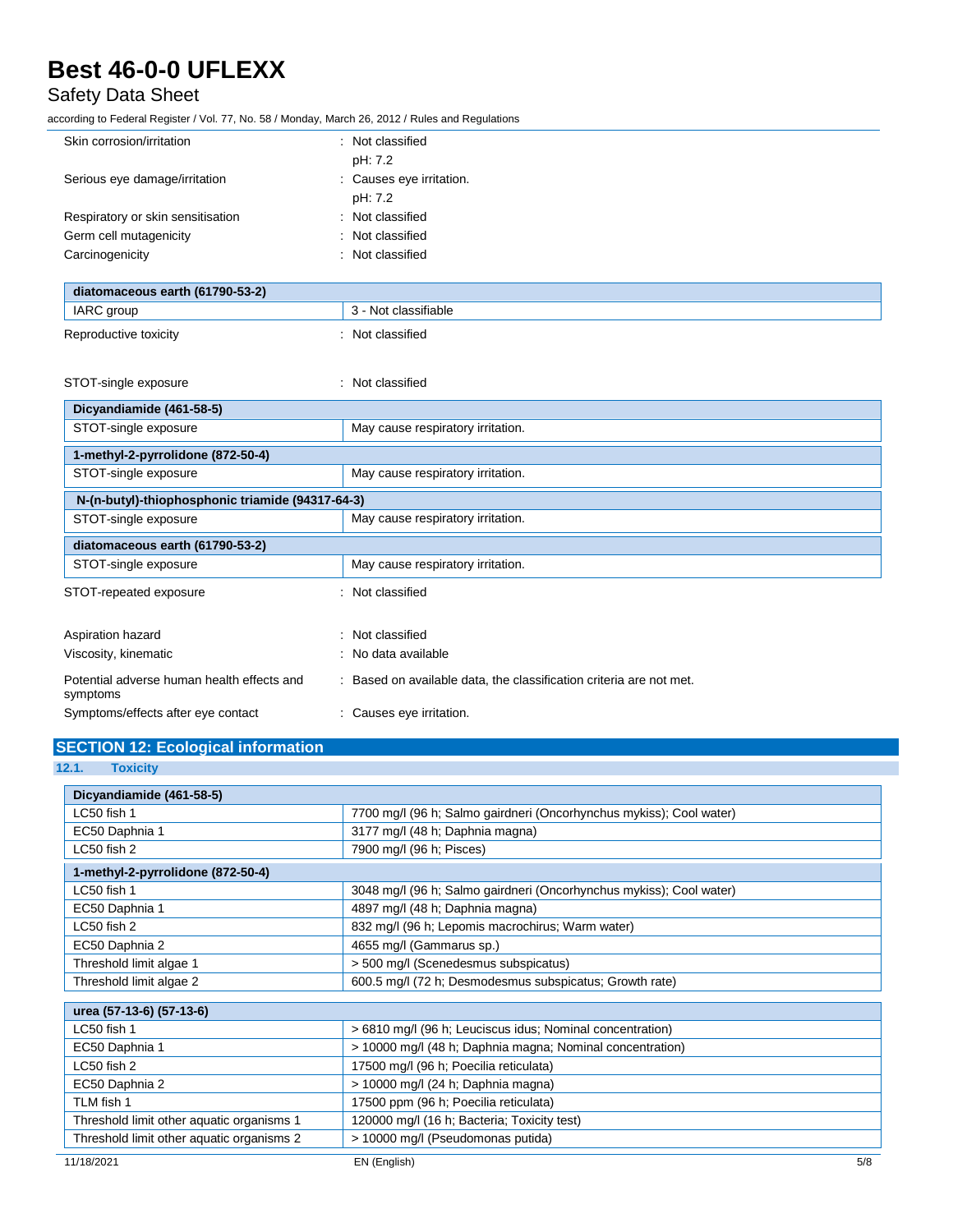## Safety Data Sheet

according to Federal Register / Vol. 77, No. 58 / Monday, March 26, 2012 / Rules and Regulations

| urea (57-13-6) (57-13-6) |                                                            |
|--------------------------|------------------------------------------------------------|
| Threshold limit algae    | ⋅ 10000 mɑ/l (168 h: Scenedesmus quadricauda: Growth rate) |
| Threshold limit algae 2  | 47 mg/l (192 h; Microcystis aeruginosa; Growth rate)       |

## **12.2. Persistence and degradability**

| Best 46-0-0 UFLEXX                               |                                                                                                                                       |
|--------------------------------------------------|---------------------------------------------------------------------------------------------------------------------------------------|
| Persistence and degradability                    | Not established.                                                                                                                      |
| Dicyandiamide (461-58-5)                         |                                                                                                                                       |
| Persistence and degradability                    | Not readily biodegradable in water. Non degradable in the soil. Photodegradation in the air.<br>Not established.                      |
| BOD (% of ThOD)                                  | 0.022 % ThOD                                                                                                                          |
| 1-methyl-2-pyrrolidone (872-50-4)                |                                                                                                                                       |
| Persistence and degradability                    | Readily biodegradable in water. Inherently biodegradable. Biodegradable in the soil.<br>Photodegradation in the air. Not established. |
| Biochemical oxygen demand (BOD)                  | 1.07 g O <sub>2</sub> /g substance                                                                                                    |
| Chemical oxygen demand (COD)                     | 1.56 g O <sub>2</sub> /g substance                                                                                                    |
| ThOD                                             | 1.9 g $O2/g$ substance                                                                                                                |
| BOD (% of ThOD)                                  | 0.56 % ThOD                                                                                                                           |
| N-(n-butyl)-thiophosphonic triamide (94317-64-3) |                                                                                                                                       |
| Persistence and degradability                    | Not established.                                                                                                                      |
| diatomaceous earth (61790-53-2)                  |                                                                                                                                       |
| Persistence and degradability                    | Biodegradability: not applicable. Not established.                                                                                    |
| Biochemical oxygen demand (BOD)                  | Not applicable                                                                                                                        |
| Chemical oxygen demand (COD)                     | Not applicable                                                                                                                        |
| ThOD                                             | Not applicable                                                                                                                        |
| BOD (% of ThOD)                                  | Not applicable                                                                                                                        |
| urea (57-13-6) (57-13-6)                         |                                                                                                                                       |
| Persistence and degradability                    | Inherently biodegradable. Hydrolysis in water. Not established.                                                                       |
| ThOD                                             | $0.27$ g $O2/g$ substance                                                                                                             |

## **12.3. Bioaccumulative potential**

| Best 46-0-0 UFLEXX                               |                                                                    |  |  |  |
|--------------------------------------------------|--------------------------------------------------------------------|--|--|--|
| Bioaccumulative potential                        | Not established.                                                   |  |  |  |
| Dicyandiamide (461-58-5)                         |                                                                    |  |  |  |
| BCF fish 1                                       | < 3.1 (Cyprinus carpio; Test duration: 6 weeks)                    |  |  |  |
| Partition coefficient n-octanol/water (Log Pow)  | -1.5 (Experimental value)                                          |  |  |  |
| Bioaccumulative potential                        | Bioaccumulation: not applicable. Not established.                  |  |  |  |
| 1-methyl-2-pyrrolidone (872-50-4)                |                                                                    |  |  |  |
| Partition coefficient n-octanol/water (Log Pow)  | $-0.73 - 0.46$ (Experimental value)                                |  |  |  |
| Bioaccumulative potential                        | Not bioaccumulative. Not established.                              |  |  |  |
| N-(n-butyl)-thiophosphonic triamide (94317-64-3) |                                                                    |  |  |  |
| Bioaccumulative potential                        | Not established.                                                   |  |  |  |
| diatomaceous earth (61790-53-2)                  |                                                                    |  |  |  |
| Bioaccumulative potential                        | No bioaccumulation data available. Not established.                |  |  |  |
| urea (57-13-6) (57-13-6)                         |                                                                    |  |  |  |
| BCF fish 1                                       | (72 h; Brachydanio rerio; Fresh water)                             |  |  |  |
| BCF other aquatic organisms 1                    | 11700 (Chlorella sp.)                                              |  |  |  |
| Partition coefficient n-octanol/water (Log Pow)  | < -1.73 (Experimental value; EU Method A.8: Partition Coefficient) |  |  |  |
| Bioaccumulative potential                        | Bioaccumulation: not applicable. Not established.                  |  |  |  |

## **12.4. Mobility in soil**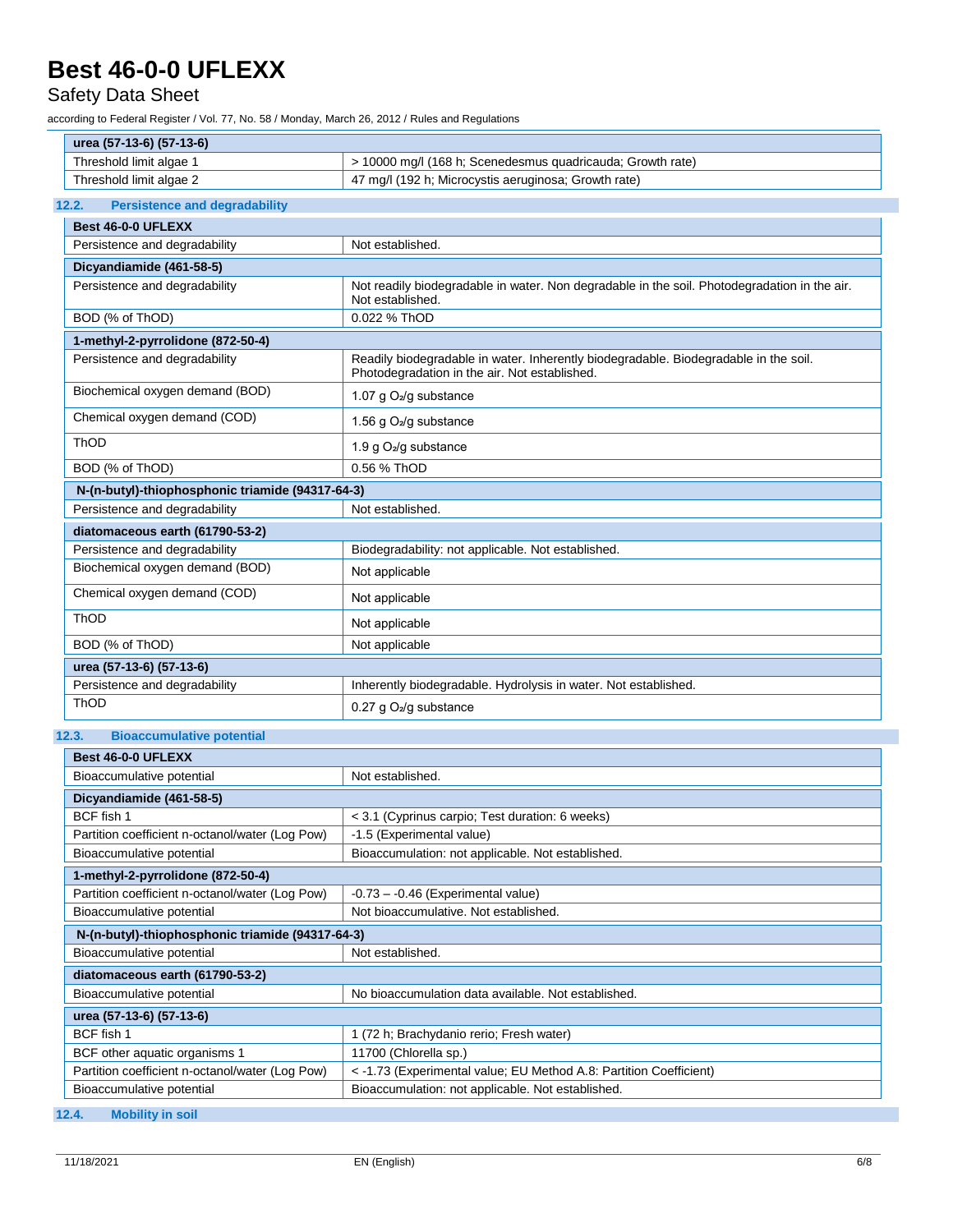## Safety Data Sheet

according to Federal Register / Vol. 77, No. 58 / Monday, March 26, 2012 / Rules and Regulations

| 1-methyl-2-pyrrolidone (872-50-4) |       |
|-----------------------------------|-------|
| tensior<br>Surtace                | י N/m |
|                                   |       |

**12.5. Other adverse effects**

Other information **interval and the environment** intervals and the environment.

| <b>SECTION 13: Disposal considerations</b>                              |                                                                                                                              |
|-------------------------------------------------------------------------|------------------------------------------------------------------------------------------------------------------------------|
| 13.1.<br><b>Disposal methods</b>                                        |                                                                                                                              |
| Product/Packaging disposal recommendations<br>Ecology - waste materials | Dispose in a safe manner in accordance with local/national regulations.<br>: Avoid unintentional release to the environment. |
| <b>SECTION 14: Transport information</b>                                |                                                                                                                              |
|                                                                         |                                                                                                                              |

**Department of Transportation (DOT)**

In accordance with DOT

Other information **contracts** : No supplementary information available.

**Transportation of Dangerous Goods**

### **Transport by sea**

### **Air transport**

| <b>SECTION 15: Regulatory information</b>                                                                                                                                                                                                                                        |                                                                                                                                           |                    |                                                                                             |  |
|----------------------------------------------------------------------------------------------------------------------------------------------------------------------------------------------------------------------------------------------------------------------------------|-------------------------------------------------------------------------------------------------------------------------------------------|--------------------|---------------------------------------------------------------------------------------------|--|
| 15.1. US Federal regulations                                                                                                                                                                                                                                                     |                                                                                                                                           |                    |                                                                                             |  |
| Best 46-0-0 UFLEXX                                                                                                                                                                                                                                                               |                                                                                                                                           |                    |                                                                                             |  |
| All components of this product are listed, or excluded from listing, on the United States Environmental Protection Agency Toxic<br>Substances Control Act (TSCA) inventory<br>Contains chemical(s) subject to TSCA 12b export notification if product is shipped outside the U.S |                                                                                                                                           |                    |                                                                                             |  |
| 1-methyl-2-pyrrolidone                                                                                                                                                                                                                                                           |                                                                                                                                           | CAS-No. 872-50-4   | %                                                                                           |  |
| N-(n-butyl)-thiophosphonic triamide                                                                                                                                                                                                                                              |                                                                                                                                           | CAS-No. 94317-64-3 | %                                                                                           |  |
| 1-methyl-2-pyrrolidone (872-50-4)                                                                                                                                                                                                                                                |                                                                                                                                           |                    |                                                                                             |  |
| <b>EPA Labeling Requirements</b>                                                                                                                                                                                                                                                 |                                                                                                                                           |                    | R - R - indicates a substance that is the subject of a TSCA section 6 risk management rule. |  |
| N-(n-butyl)-thiophosphonic triamide (94317-64-3)                                                                                                                                                                                                                                 |                                                                                                                                           |                    |                                                                                             |  |
| <b>EPA Labeling Requirements</b>                                                                                                                                                                                                                                                 | PMN - PMN - indicates a commenced PMN substance.<br>S - S - indicates a substance that is identified in a final Significant New Use Rule. |                    |                                                                                             |  |
| 15.2. International regulations                                                                                                                                                                                                                                                  |                                                                                                                                           |                    |                                                                                             |  |
| <b>CANADA</b>                                                                                                                                                                                                                                                                    |                                                                                                                                           |                    |                                                                                             |  |
| Dicyandiamide (461-58-5)                                                                                                                                                                                                                                                         |                                                                                                                                           |                    |                                                                                             |  |
| Listed on the Canadian DSL (Domestic Substances List)                                                                                                                                                                                                                            |                                                                                                                                           |                    |                                                                                             |  |
| 1-methyl-2-pyrrolidone (872-50-4)                                                                                                                                                                                                                                                |                                                                                                                                           |                    |                                                                                             |  |
| Listed on the Canadian DSL (Domestic Substances List)                                                                                                                                                                                                                            |                                                                                                                                           |                    |                                                                                             |  |
| N-(n-butyl)-thiophosphonic triamide (94317-64-3)                                                                                                                                                                                                                                 |                                                                                                                                           |                    |                                                                                             |  |
| Listed on the Canadian DSL (Domestic Substances List)                                                                                                                                                                                                                            |                                                                                                                                           |                    |                                                                                             |  |
| diatomaceous earth (61790-53-2)                                                                                                                                                                                                                                                  |                                                                                                                                           |                    |                                                                                             |  |
| Listed on the Canadian NDSL (Non-Domestic Substances List)                                                                                                                                                                                                                       |                                                                                                                                           |                    |                                                                                             |  |
| urea (57-13-6) (57-13-6)                                                                                                                                                                                                                                                         |                                                                                                                                           |                    |                                                                                             |  |
| Listed on the Canadian DSL (Domestic Substances List)                                                                                                                                                                                                                            |                                                                                                                                           |                    |                                                                                             |  |
| <b>EU-Regulations</b>                                                                                                                                                                                                                                                            |                                                                                                                                           |                    |                                                                                             |  |

No additional information available